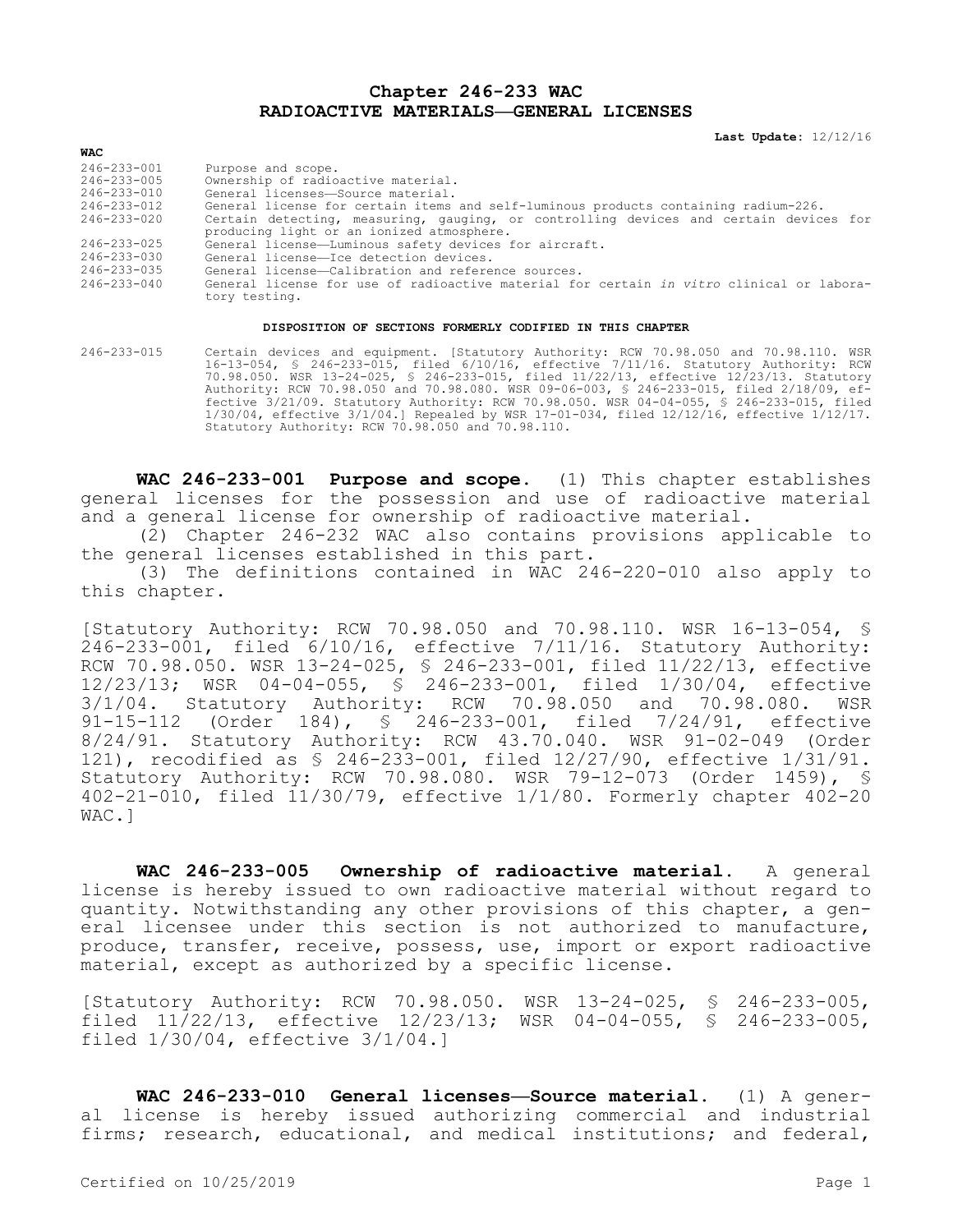state, and local government agencies to receive, possess, use, and transfer uranium and thorium, in their natural isotopic concentrations, and in the form of depleted uranium, for research, development, educational, commercial, or operational purposes in the following forms and quantities:

(a) No more than 1.5 kg (3.3 lbs.) of uranium and thorium in dispersible forms, for example, gaseous, liquid, or powder at any one time. Any material processed by the general licensee that alters the chemical or physical form of the material containing source material must be accounted for as a dispersible form. A person authorized to possess, use, and transfer source material under this section may not receive more than a total of 7 kg (15.4 lbs.) of uranium and thorium in any one calendar year. Persons possessing source material in excess of these limits as of August 27, 2013, may continue to possess up to 7 kg (15.4 lbs.) of uranium and thorium at any one time for one year beyond this date, or until the department takes final action on a pending application submitted on or before August 27, 2014, for a specific license for such material; and receive up to 70 kg (154 lbs.) of uranium or thorium in any one calendar year until December 31, 2014, or until the department takes final action on a pending application submitted on or before August 27, 2014, for a specific license for such material; and

(b) No more than a total of 7 kg (15.4 lbs.) of uranium and thorium at any one time. A person authorized to possess, use, and transfer source material under this section may not receive more than a total of 70 kg (154 lbs.) of uranium and thorium in any one calendar year. A person may not alter the chemical or physical form of the source material possessed under this section unless it is accounted for under the limits of (a) of this subsection; or

(c) No more than 7 kg (15.4 lbs.) of uranium, removed during the treatment of drinking water, at any one time. A person may not remove more than 70 kg (154 lbs.) of uranium from drinking water during a calendar year under this section; or

(d) No more than 7 kg (15.4 lbs.) of uranium and thorium at laboratories for the purpose of determining the concentration of uranium and thorium contained within the material being analyzed at any one time. A person authorized to possess, use, and transfer source material under this section may not receive more than a total of 70 kg (154 lbs.) of source material in any one calendar year.

(2) Any person who receives, possesses, uses, or transfers source material pursuant to the general license issued in subsection (1) of this section:

(a) Is prohibited from administering source material, or the radiation therefrom, either externally or internally, to humans except as may be authorized by the department in a specific license.

(b) May not abandon such source material. Source material may be disposed as follows:

(i) A cumulative total of 0.5 kg (1.1 lbs.) of source material in a solid, nondispersible form may be transferred each calendar year, by a person authorized to receive, possess, use, and transfer source material under this general license, to persons receiving the material for permanent disposal. The recipient of source material transferred under the provisions of this section is exempt from the requirements to obtain a license under this chapter to the extent the source material is permanently disposed. This provision does not apply to any person who is in possession of source material under a specific license issued under chapter 246-235 WAC; or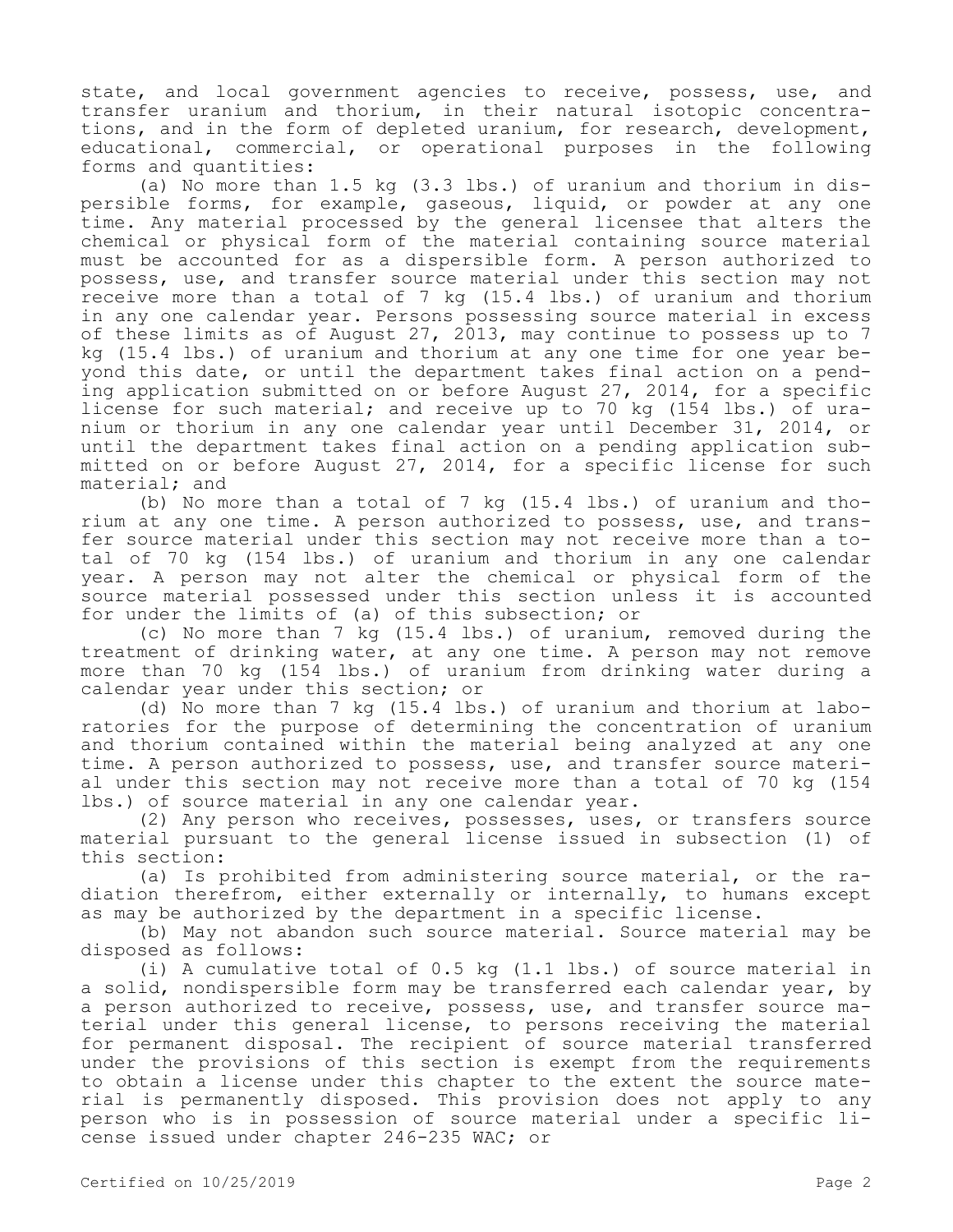(ii) In accordance with WAC 246-221-170.

(c) Is subject to the provisions of chapters 246-221, 246-232, 246-233, and 246-235 WAC.

(d) Shall respond to written requests from the department to provide information relating to the general license within thirty calendar days of the date of the request, or other time period specified in the request. If the person cannot provide the requested information within the allotted time, the person shall, within that same time period, request a longer period to supply the information by providing the director, office of radiation protection, using an appropriate method of communication, a written justification for the request;

(e) May not export such source material except in accordance with 10 C.F.R. 110.

(3) Any person who receives, possesses, uses, or transfers source material in accordance with subsection (1) of this section shall conduct activities so as to minimize contamination of the facility and the environment. When activities involving such source material are permanently ceased at any site, if evidence of significant contamination is identified, the general licensee shall notify the director, office of radiation protection, by an appropriate method of communication about such contamination, and may consult with the department regarding the appropriateness of sampling and restoration activities to ensure that any contamination or residual source material remaining at the site where source material was used under the general license is not likely to result in exposures that exceed the limits in WAC 246-246-020.

(4) Any person who receives, possesses, uses, or transfers source material in accordance with the general license granted in subsection (1) of this section is exempt from the provisions of chapters 246-221 and 246-222 WAC to the extent that such receipt, possession, use, and transfer are within the terms of this general license, except that such person shall comply with the provisions of WAC 246-246-020 and 246-221-170 to the extent necessary to meet the provisions of this section. However, this exemption does not apply to any person who also holds a specific license issued under chapter 246-235 WAC.

(5) No person may initially transfer or distribute source material to persons generally licensed under subsection (1)(a) or (b) of this section, or equivalent regulations of an agreement state or NRC, unless authorized by a specific license issued in accordance with chapter 246-235 WAC or equivalent provisions of an agreement state or NRC. This prohibition does not apply to analytical laboratories returning processed samples to the client who initially provided the sample. Initial distribution of source material to persons generally licensed by subsection (1) of this section before August  $27$ , 2013, without specific authorization may continue for one year beyond this date. Distribution may also be continued until the department takes final action on a pending application for license or license amendment to specifically authorize distribution submitted on or before August 27, 2014.

(6) A general license is hereby issued authorizing the receipt of title to source material without regard to quantity. This general license does not authorize any person to receive, possess, use, or transfer source material.

(7) Depleted uranium in industrial products and devices.

(a) A general license is hereby issued to receive, acquire, possess, use, or transfer, in accordance with the provisions of  $(b)$ ,  $(c)$ , (d), and (e) of this subsection, depleted uranium contained in indus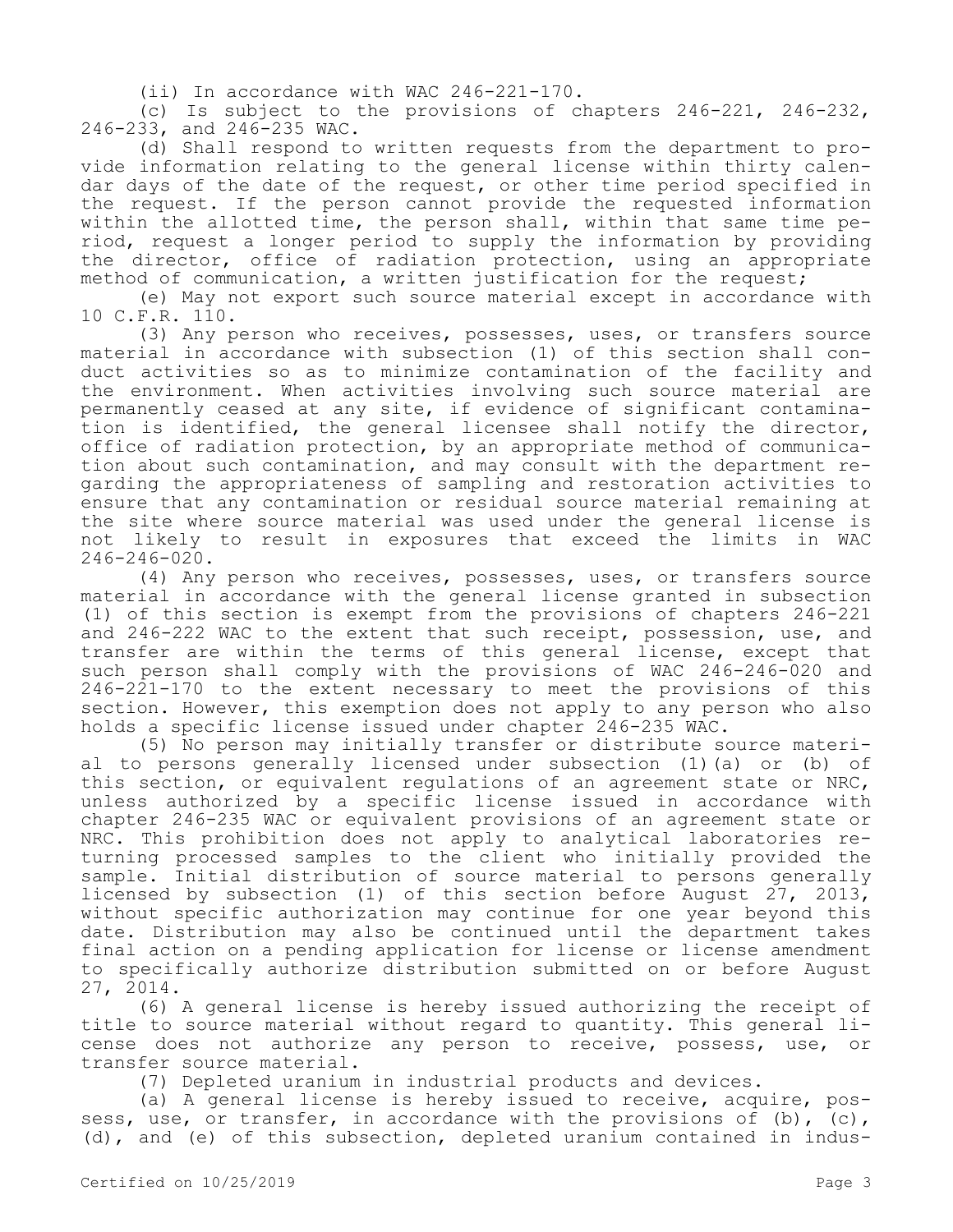trial products or devices for the purpose of providing a concentrated mass in a small volume of the product or device.

(b) The general license in (a) of this subsection applies only to industrial products or devices which have been manufactured either in accordance with a specific license issued to the manufacturer of the products or devices pursuant to WAC 246-235-091 or in accordance with a specific license issued to the manufacturer by the department, NRC, or an agreement state which authorizes manufacture of the products or devices for distribution to persons generally licensed by the NRC or an agreement state.

(c)(i) Persons who receive, acquire, possess, or use depleted uranium pursuant to the general license established by (a) of this subsection shall file department form RHF-20 "Registration certificate - Use of depleted uranium under general license," with the department. The form shall be submitted within thirty days after the first receipt or acquisition of such depleted uranium. The registrant shall furnish on department form RHF-20 the following information and such other information as may be required by that form:

(A) Name and address of the registrant;

(B) A statement that the registrant has developed and will maintain procedures designed to establish physical control over the depleted uranium described in (a) of this subsection and designed to prevent transfer of such depleted uranium in any form, including metal scrap, to persons not authorized to receive the depleted uranium; and

(C) Name and title, address, and telephone number of the individual duly authorized to act for and on behalf of the registrant in supervising the procedures identified in (c)(i)(B) of this subsection.

(ii) The registrant possessing or using depleted uranium under the general license established by (a) of this subsection shall report in writing to the department any changes in information previously furnished on the "Registration certificate - Use of depleted uranium under general license." The report shall be submitted within thirty days after the effective date of such change.

(d) A person who receives, acquires, possesses, or uses depleted uranium pursuant to the general license established by (a) of this subsection:

(i) Shall not introduce such depleted uranium, in any form, into a chemical, physical, or metallurgical treatment or process, except a treatment or process for repair or restoration of any plating or other covering of the depleted uranium.

(ii) Shall not abandon such depleted uranium.

(iii) Shall transfer or dispose of such depleted uranium only by transfer in accordance with the provision of chapter 246-232 WAC. In the case where the transferee receives the depleted uranium pursuant to the general license established by (a) of this subsection the transferor shall furnish the transferee a copy of this regulation and a copy of department form RHF-20.

In the case where the transferee receives the depleted uranium pursuant to a general license contained in the NRC's or agreement state's regulation equivalent to (a) of this subsection the transferor shall furnish the transferee a copy of this regulation and a copy of department form RHF-20 accompanied by a note explaining that use of the product or device is regulated by the NRC or agreement state under requirements substantially the same as those in this regulation.

(iv) Shall maintain and make available to the department upon request the name and address of the person receiving the depleted uranium pursuant to such transfer.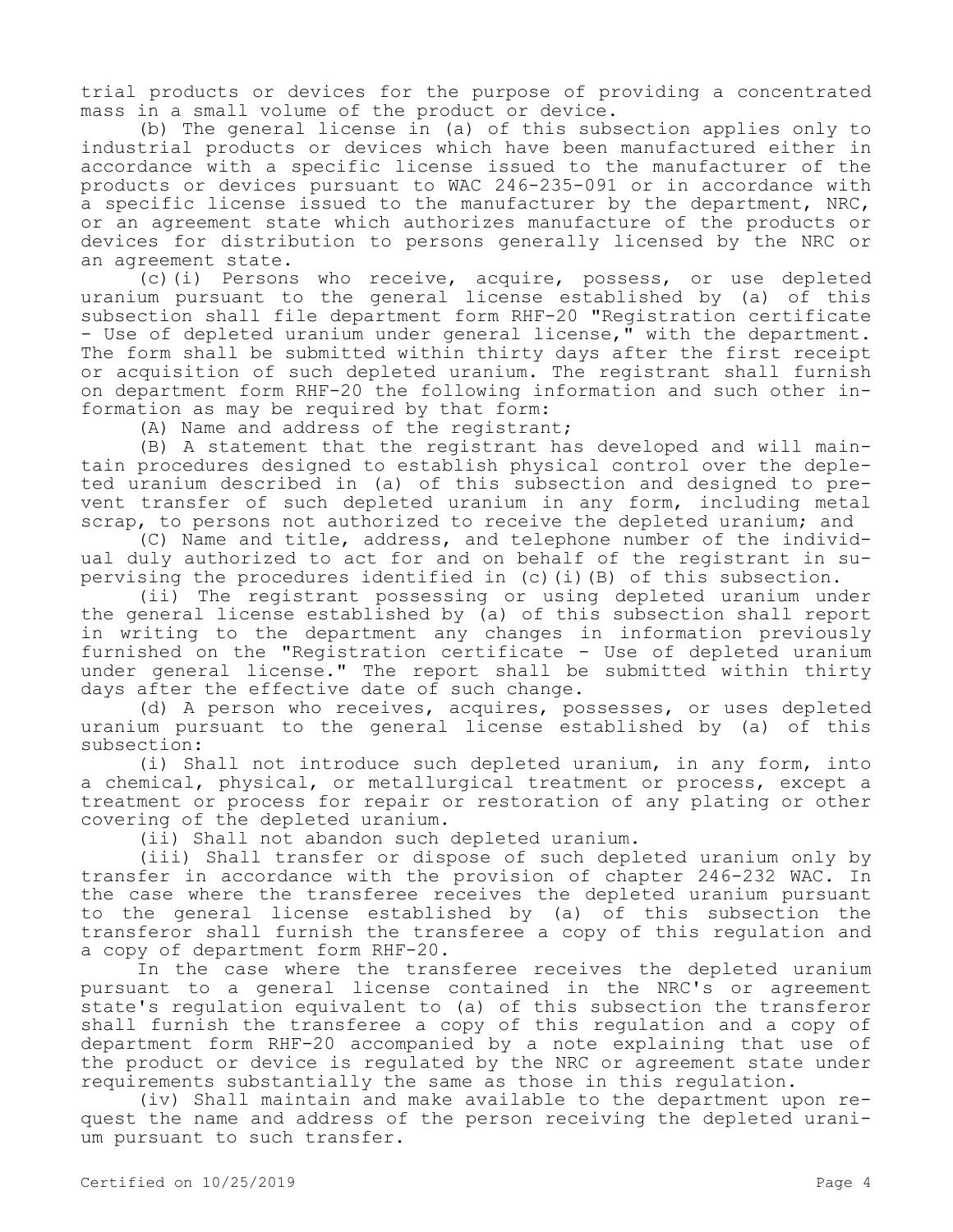(v) Shall not export such depleted uranium except in accordance with a license issued by the NRC pursuant to 10 C.F.R. Part 110.

(e) Any person receiving, acquiring, possessing, using, or transferring depleted uranium pursuant to the general license established by (a) of this subsection is exempt from the requirements of chapters 246-221 and 246-222 WAC of these regulations with respect to the depleted uranium covered by that general license.

[Statutory Authority: RCW 70.98.050 and 70.98.110. WSR 17-01-034, § 246-233-010, filed 12/12/16, effective 1/12/17; WSR 16-13-054, § 246-233-010, filed 6/10/16, effective 7/11/16. Statutory Authority: RCW 70.98.050. WSR 13-24-025, § 246-233-010, filed 11/22/13, effective 12/23/13; WSR 98-13-037, § 246-233-010, filed 6/8/98, effective 7/9/98. Statutory Authority: RCW 70.98.050 and 70.98.080. WSR 91-15-112 (Order 184), § 246-233-010, filed 7/24/91, effective 8/24/91. Statutory Authority: RCW 43.70.040. WSR 91-02-049 (Order 121), recodified as § 246-233-010, filed 12/27/90, effective 1/31/91. Statutory Authority: RCW 70.98.050. WSR 81-01-011 (Order 1570), § 402-21-030, filed 12/8/80. Statutory Authority: RCW 70.98.080. WSR 79-12-073 (Order 1459), § 402-21-030, filed 11/30/79, effective 1/1/80. Formerly WAC 402-20-030.]

**WAC 246-233-012 General license for certain items and self-luminous products containing radium-226.** (1) A general license shall be issued to any person to acquire, receive, possess, use, or transfer, in accordance with the provisions of subsections  $(2)$ ,  $(3)$ , and  $(4)$  of this section, radium-226 contained in:

(a) Antiquities originally intended for use by the general public. For the purposes of this subsection, antiquities mean products originally intended for use by the general public and distributed in the late 19th and early 20th centuries, such as radium emanator jars, revigators, radium water jars, radon generators, refrigerator cards, radium bath salts, and healing pads.

(b) Intact timepieces containing greater than 0.037 megabecquerel (1 microcurie), nonintact timepieces, and timepiece hands and dials no longer installed in timepieces.

(c) Luminous items installed in air, marine, or land vehicles.

(d) All other luminous products, provided that no more than one hundred items are used or stored at the same location at any one time.

(e) Small radium sources containing no more than 0.037 megabecquerel (1 microcurie) of radium-226. For the purposes of this subsection, "small radium sources" means discrete survey instrument check sources, sources contained in radiation measuring instruments, sources used in educational demonstrations (such as cloud chambers and spinthariscopes), electron tubes, lightning rods, ionization sources, static eliminators, or as designated by the department.

(2) Persons who acquire, receive, possess, use, or transfer radioactive material under the general license issued in subsection (1) of this section are exempt from the provisions of chapters 246-221 and 246-222 WAC to the extent that such receipt, possession, use, or transfer is within the terms of such general license. This exemption shall not apply to any person who is also in possession of radioactive material under a specific license issued under chapter 246-235 WAC.

(3) Any person who acquires, receives, possesses, uses, or transfers radioactive material in accordance with the general license in subsection (1) of this section: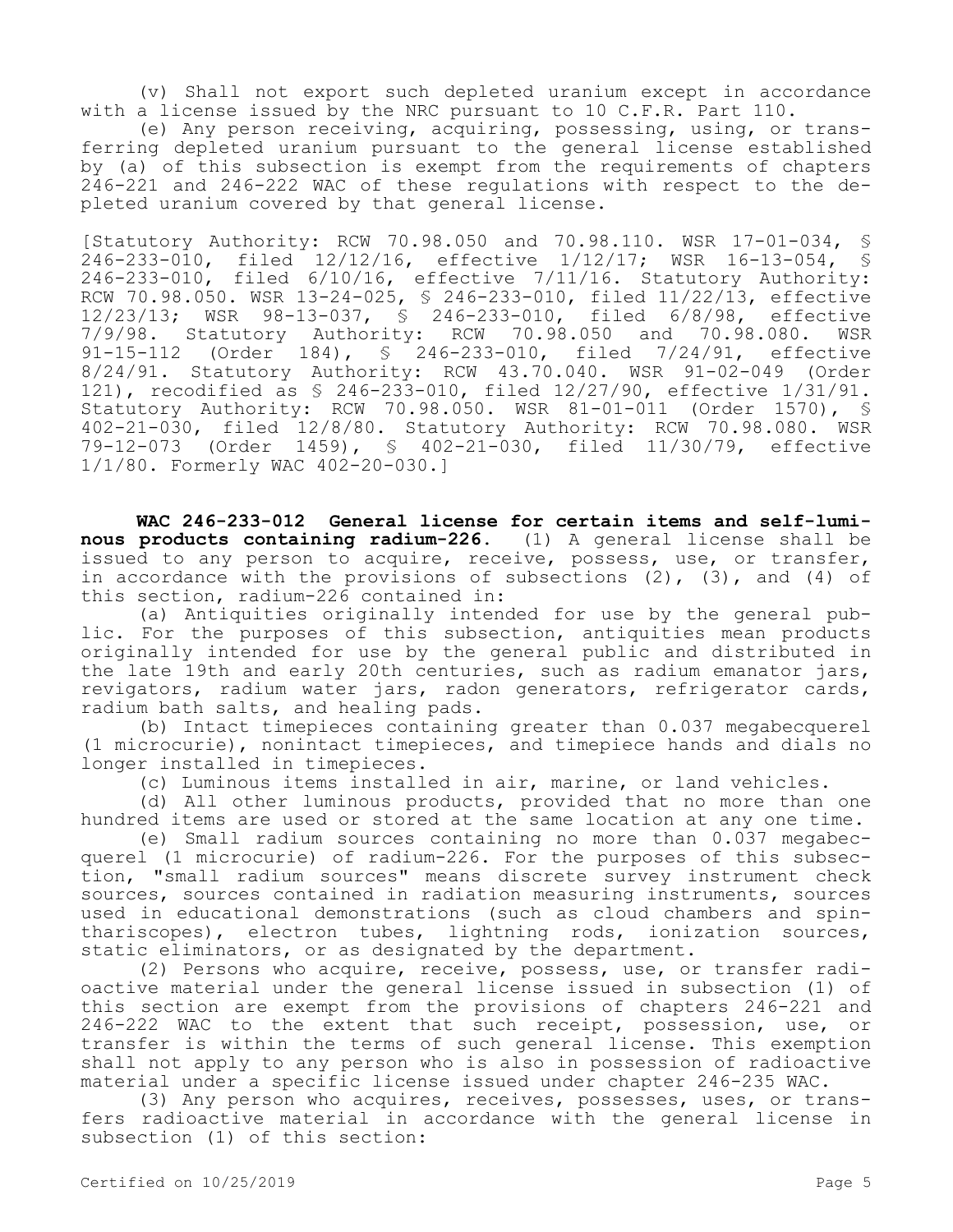(a) Shall notify the department should there be any indication of possible damage to the product so that it appears it could result in a loss of the radioactive material. A report containing a brief description of the event, and the remedial action taken, must be furnished to the department within thirty days.

(b) Shall not abandon products containing radium-226. The product, and any radioactive material from the product, may only be transferred or disposed in accordance with chapter 246-232 WAC, or as otherwise approved by the department.

(c) Shall not export products containing radium-226 except in accordance with chapter 246-231 WAC.

(d) Shall dispose of products containing radium-226 at a disposal facility authorized to dispose of radioactive material in accordance with any federal or state solid or hazardous waste law, including the Solid Waste Disposal Act, as authorized under the Energy Policy Act of 2005, by transfer to a person authorized to receive radium-226 by a specific license issued under chapter 246-235 WAC, or equivalent regulations of an agreement state, or as otherwise approved by the NRC.

(e) Shall respond to written requests from the department to provide information relating to the general license within thirty calendar days of the date of the request, or other time specified in the request. If the general licensee cannot provide the requested information within the allotted time, it shall, within that same time period, request a longer period to supply the information by providing a written justification for the request.

(4) The general license in subsection (1) of this section does not authorize the manufacture, assembly, disassembly, repair, or import of products containing radium-226, except that timepieces may be disassembled and repaired.

[Statutory Authority: RCW 70.98.050. WSR 13-24-025, § 246-233-012, filed 11/22/13, effective 12/23/13. Statutory Authority: RCW 70.98.050 and 70.98.080. WSR 09-06-003, § 246-233-012, filed 2/18/09, effective 3/21/09.]

**WAC 246-233-020 Certain detecting, measuring, gauging, or controlling devices and certain devices for producing light or an ionized atmosphere.** (1) A general license is hereby issued to commercial and industrial firms and research, educational and medical institutions, individuals in the conduct of their business, and federal, state, or local government agencies to acquire, receive, possess, use or transfer, in accordance with the provisions of subsections  $(2)$ ,  $(3)$ , and (4) of this section, radioactive material, excluding special nuclear material, contained in devices designed and manufactured for the purpose of detecting, measuring, gauging or controlling thickness, density, level, interface location, radiation, leakage, or qualitative or quantitative chemical composition, or for producing light or an ionized atmosphere.

(2) The general license in subsection (1) of this section applies only to radioactive material contained in devices which have been manufactured or initially transferred and labeled in accordance with the specifications contained in a specific license issued by the department pursuant to WAC 246-235-093 or in accordance with an equivalent specific license issued by the department, NRC, or an agreement state, which authorizes distribution or transfer of devices to persons generally licensed by the department, NRC, or an agreement state\*\*. The de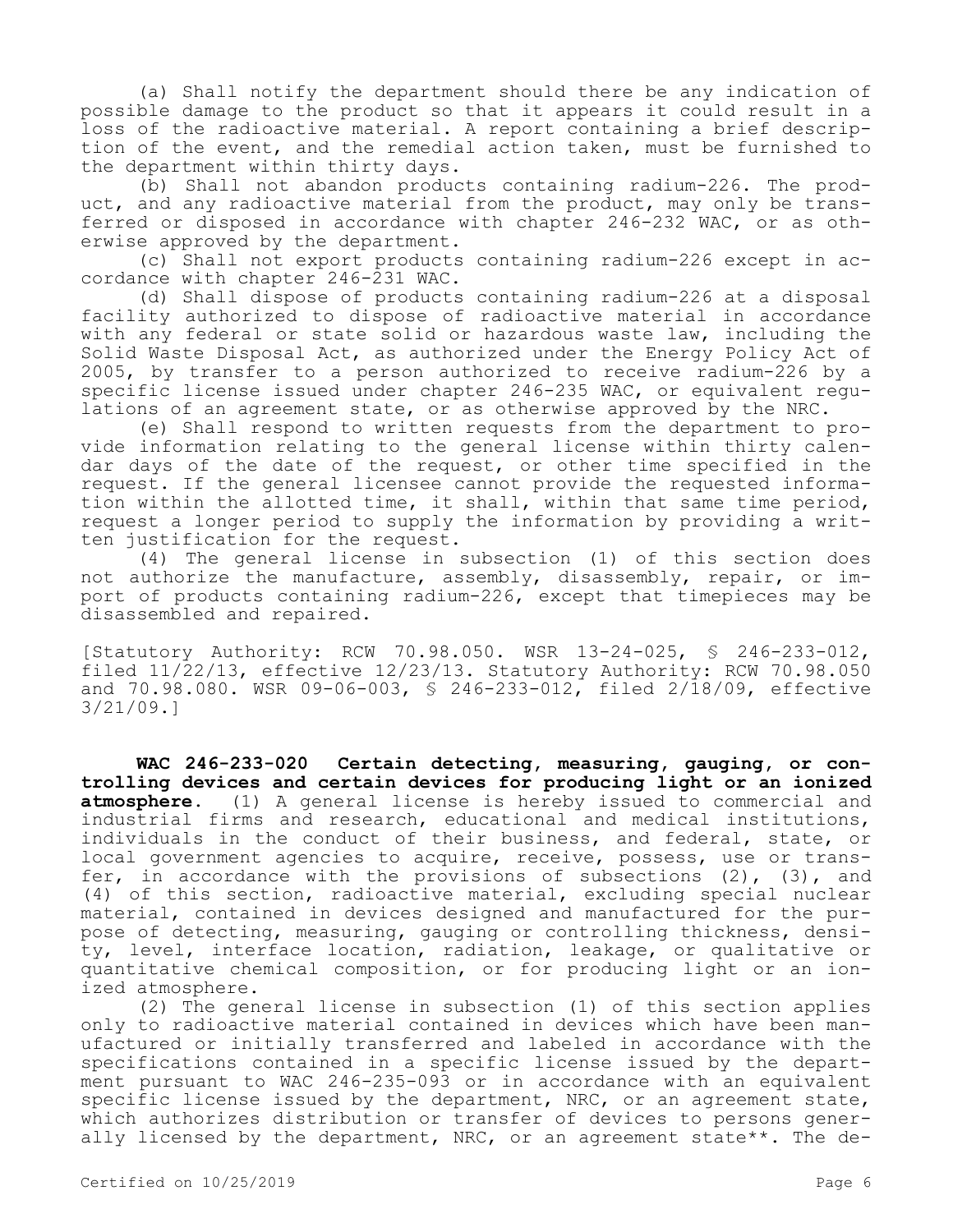vices must have been received from one of the specific licensees described in this subsection or through a transfer made under subsection (3)(h) of this section.

\*\*Note: Regulations under the Federal Food, Drug, and Cosmetic Act authorizing the use of radioactive control devices in food production require certain additional labeling thereon which is found in Section 179.21 of 21 C.F.R. Part 179.

(3) Any person who acquires, receives, possesses, uses or transfers radioactive material in a device pursuant to the general license in subsection (1) of this section:

(a) Shall assure that all labels affixed to the device at the time of receipt and bearing a statement that removal of the label is prohibited are maintained thereon and shall comply with all instructions and precautions provided by such labels;

(b) Shall assure that the device is tested for leakage of radioactive material and proper operation of the on-off mechanism and indicator, if any, at no longer than six-month intervals or at such other intervals as are specified in the label, however:

(i) Devices containing only krypton need not be tested for leakage of radioactive material; and

(ii) Devices containing only tritium or not more than 3.7 megabecquerels (100 microcuries) of other beta or gamma emitting material or 370 kilobecquerels (10 microcuries) of alpha emitting material need not be tested for any purpose. Devices held in storage in the original shipping container prior to initial installation need not be tested until immediately prior to use;

(c) Shall assure that the tests required by (b) of this subsection and other testing, installing, servicing, and removing from installation involving the radioactive material, its shielding or containment, are performed:

(i) In accordance with the instructions provided by the labels; or

(ii) By a person holding a specific license issued by the department, the NRC or an agreement state to perform such activities;

(d) Shall maintain records showing compliance with the requirements of (b) and (c) of this subsection. The records must show the results of tests. The records also must show the dates of performance and the names of persons performing, testing, installing, servicing, and removing from installation radioactive material and its shielding or containment. Records of tests for leakage of radioactive material required by (b) of this subsection must be retained for three years after the next required leak test is performed or the sealed source is transferred or disposed. Records of tests of the on/off mechanism and indicator required by (b) of this subsection must be retained for three years after the next required test of the on/off mechanism and indicator is performed or the sealed source is transferred or disposed. Records of other testing, installation, servicing, and removal from installation required by (c) of this subsection must be retained for a period of three years from the date of the recorded event or until the device is transferred or disposed;

(e) Shall immediately suspend operation of the device if there is a failure of, or damage to, or any indication of a possible failure of, or damage to, the shielding of the radioactive material or the on/off mechanism or indicator, or upon the detection of 185 becquerels (0.005 microcurie) or more removable radioactive material. The device may not be operated until it has been repaired by the manufacturer or other person holding a specific license issued by the department, the NRC or an agreement state to repair such devices, or disposed by transfer to a person authorized by a specific license to receive the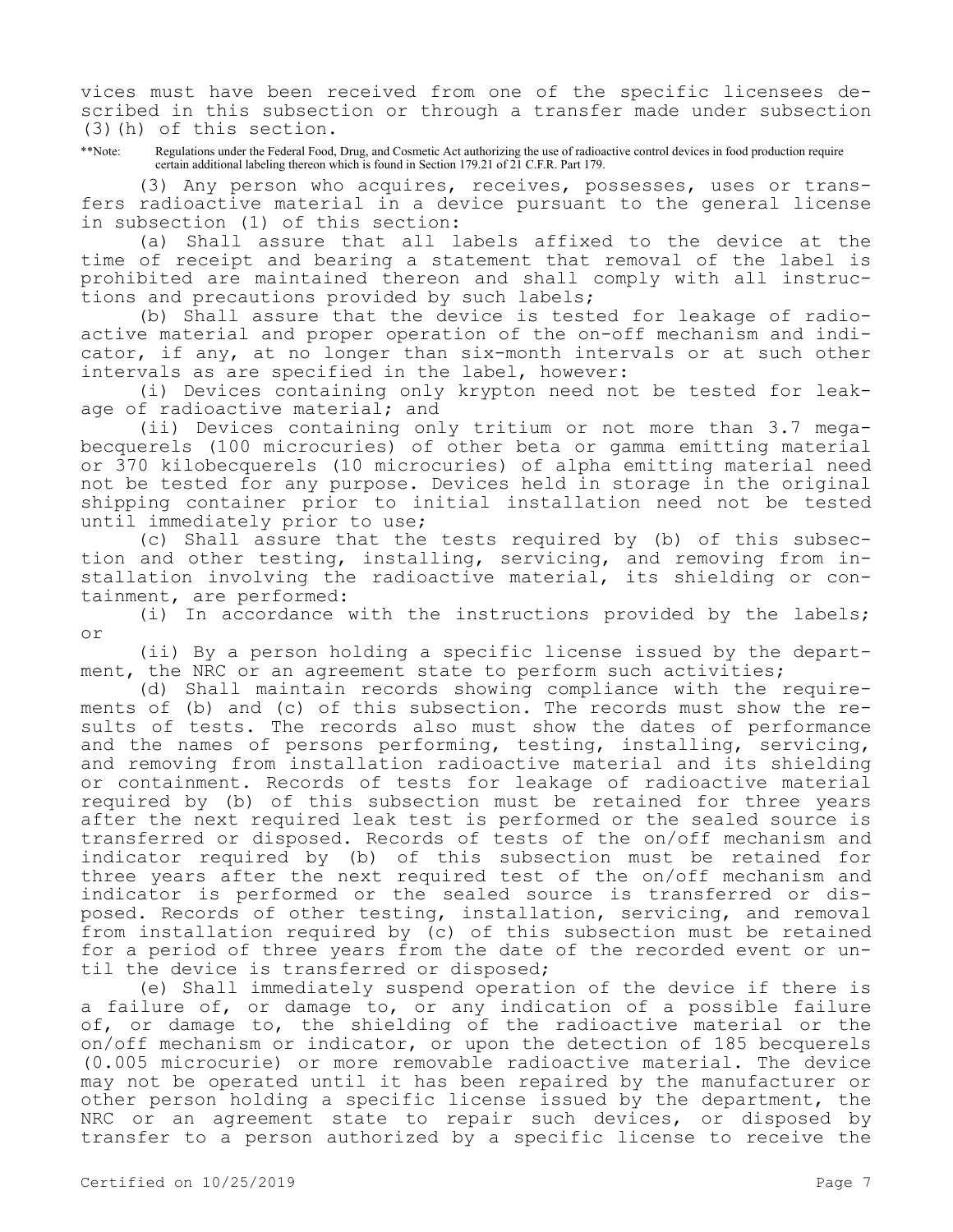radioactive material contained in the device or as otherwise approved by the department. Within thirty days, the licensee must send the department a written report containing a brief description of the event and the remedial action taken; and, in the case of detection of 185 becquerels (0.005 microcurie) or more of removable radioactive material, or failure of, or damage to, a source likely to result in contamination of the premises or the environs, a plan for ensuring that the premises and environs are acceptable for unrestricted use (see WAC 246-246-020);

(f)(i) Shall not abandon the device containing radioactive material;

(ii) Shall not export the device containing radioactive material except in accordance with the provisions of 10 C.F.R. 110;

(g) Except as provided in (h) of this subsection, must transfer or dispose of the device containing radioactive material only by transfer to a person with a specific license issued by the department, the NRC, or an agreement state, which authorizes the person to receive the device. Within thirty days after export or transfer of a device to a specific licensee, the general licensee must send a report to the department, containing the identity of the device and manufacturer (or initial transferor), model number, serial number, the nuclide(s), and activity of radioactive material contained in the devices; the name, address, and license number of the person receiving the device, and the date of transfer. Prior written approval from the department is required before transferring the device to any other specific licensee not specifically identified in this subsection; however, a specific licensee may transfer a device for possession and use under its own specific license without prior approval, if the specific licensee:

(i) Verifies that the specific license authorizes the possession and use, or applies for and obtains an amendment to the license authorizing the possession and use;

(ii) Removes, alters, covers, or clearly and unambiguously augments the existing label, so that the device is labeled in compliance with WAC  $246-221-120(9)$ ; however, the manufacturer, model number, and serial number must be retained;

(iii) Obtains the manufacturer's or initial transferor's maintenance information applicable under the specific license (such as leak test procedures); and

(iv) Reports the transfer under WAC  $246-233-020$  (3)(q);

(h) Shall transfer the device to another general licensee only if:

(i) The device remains in use at a particular location. In such case, the transferor shall give the transferee a copy of this section, a copy of WAC 246-221-240,  $246-221-250$ , 246-232-050, and 246-232-060, and any safety documents identified by the label of the device. Within thirty days of the transfer, the transferor shall report to the department: The name of the manufacturer (or initial transferor), model number, serial number, and the source, nuclide(s), and original activity contained in the device(s) transferred; the transferee's name and mailing address for the location of use, and the name, title, and phone number of the responsible individual identified by the transferee in accordance with (j) of this subsection to have knowledge of and authority to take action to ensure compliance with the appropriate regulations and requirements; or

(ii) The device is held in storage by an intermediate person in the original shipping container at its intended location of use prior to initial use by a general licensee;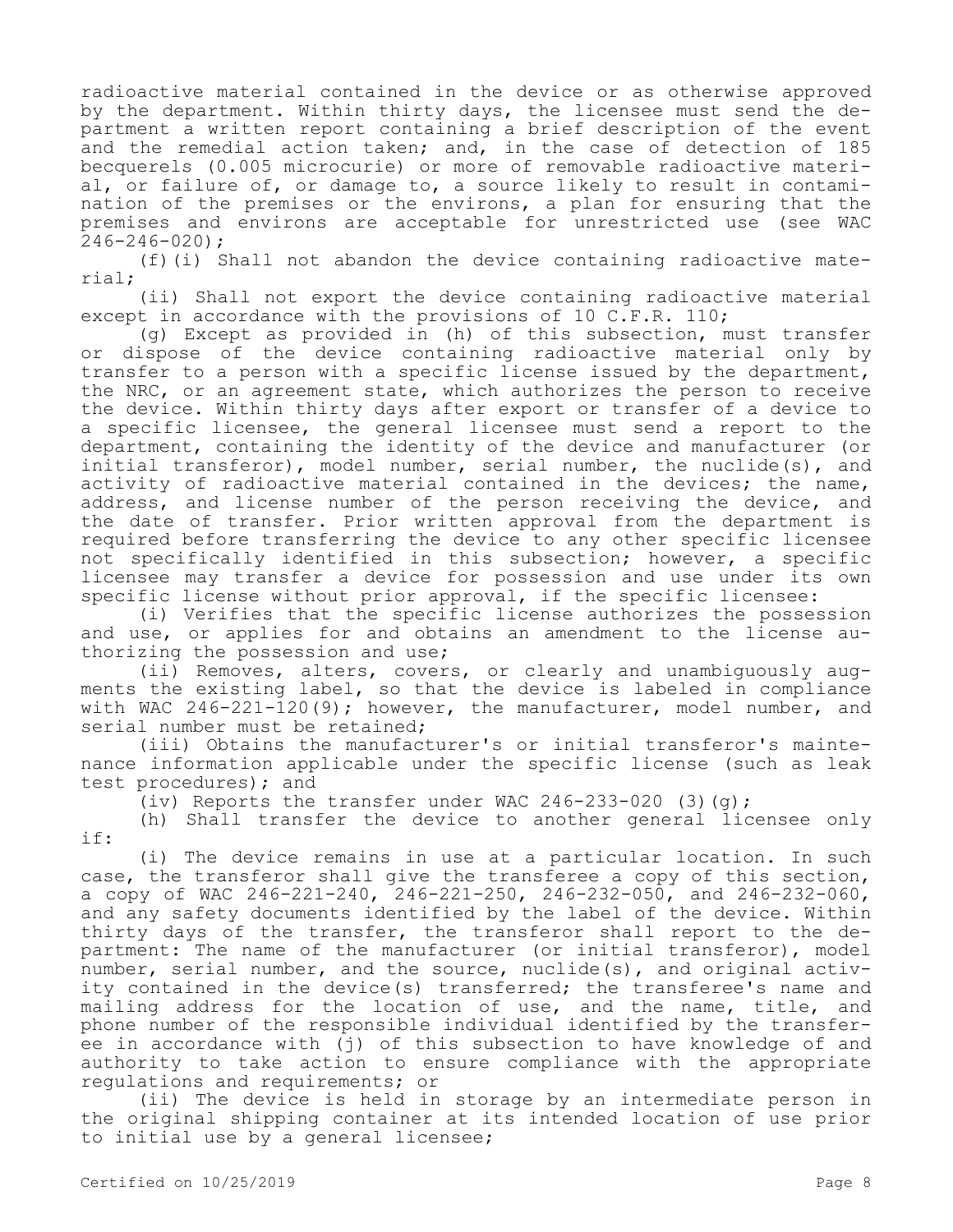(i) Shall comply with the provisions of WAC 246-221-240 and 246-221-250 for reporting radiation incidents, or theft or loss of radioactive material, but shall be exempt from other requirements of chapters 246-221 and 246-222 WAC;

(j) Shall appoint an individual responsible for having knowledge of the appropriate regulations and requirements and the authority for taking required actions to comply with appropriate regulations and requirements. The general licensee, through this individual, shall ensure the day-to-day compliance with appropriate regulations and requirements. This appointment does not relieve the general licensee of any responsibility in this regard;

(k)(i) Shall register, in accordance with (k)(ii) and (iii) of this subsection, devices containing at least 370 megabecquerels (10 millicuries) of Cesium-137, 3.7 megabecquerels (0.1 millicurie) of Strontium-90, 3.7 megabecquerels (100 microcuries) of Radium-226, 37 megabecquerels (1 millicurie) of Cobalt-60, or 37 megabecquerels (1 millicurie) of Americium-241, or any other transuranic (i.e., element with atomic number greater than uranium (92)), based on the activity indicated on the label. Each address for a location of use, as described under (k)(iii)(D) of this subsection, represents a separate general licensee and requires a separate registration and fee;

(ii) If in possession of a device meeting the criteria of (k)(i) of this subsection, shall register these devices annually with the department and shall pay the fee required by WAC 246-254-090. Registration must be done by verifying, correcting, or adding to the information provided in a request for registration received from the department. The registration information must be submitted to the department within thirty days of the date of the request for registration or as otherwise indicated in the request. In addition, a general licensee holding devices meeting the criteria of (k)(i) of this subsection is subject to the bankruptcy notification requirement in WAC 246-232-050;

(iii) When registering devices, the general licensee shall provide the following information and any other information specifically requested by the department:

(A) Name and mailing address of the general licensee;

(B) Information about each device: The manufacturer (or initial transferor), model number, serial number, the radionuclide and activity (as indicated on the label);

(C) Name, title, and telephone number of the responsible person designated as a representative of the general licensee under (j) of this subsection;

(D) Address or location at which the device(s) are used or stored. For portable devices, the address of the primary place of storage;

(E) Certification by the responsible representative of the general licensee that the information concerning the device(s) has been verified through a physical inventory and verification of label information;

(F) Certification by the responsible representative of the general licensee that they are aware of the requirements of the general license;

(iv) WAC 246-232-040, Reciprocal recognition of licenses describes how persons licensed by the NRC or an agreement state may obtain approval to work in Washington;

(l) Shall report changes to the mailing address for the location of use (including change in name of general licensee) to the department within thirty days of the effective date of the change. For a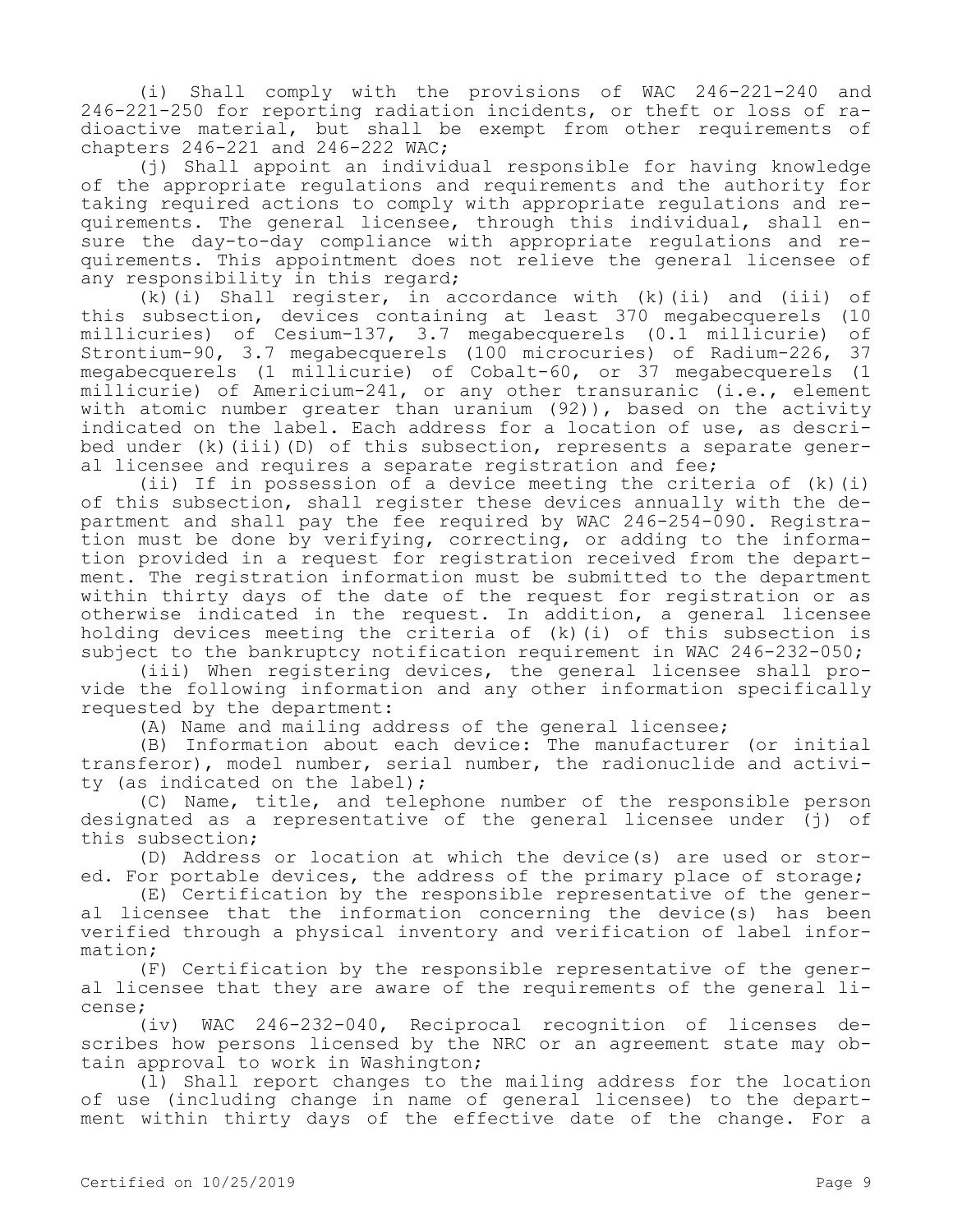portable device, a report of address change is only required for a change in the device's primary place of storage;

(m) Shall not hold devices that are not in use for longer than two years. If devices with shutters are not being used, the shutter must be locked in the closed position. The testing required by subsection (3)(b) of this section need not be performed during the period of storage only. However, when devices are put back into service or transferred to another person, and have not been tested within the required test interval, they must be tested for leakage before use or transfer and the shutter tested before use. Devices kept in standby for future use are excluded from the two-year time limit if the general licensee performs quarterly physical inventories of these devices while they are in standby;

(n) Must respond to written requests from the department to provide information relating to the general license within thirty calendar days of the date of the request, or other time specified in the request. If the general licensee cannot provide the requested information within the allotted time, it shall, within the same time period, request a longer period to supply the information by providing a written justification for the extension request.

(4) The general license in subsection (1) of this section does not authorize the manufacture, import, or export of devices containing radioactive material. A person must not export the device containing radioactive material except in accordance with NRC's regulations, including 10 C.F.R. Part 110, and in accordance with other applicable federal, state, and local regulations including, but not limited to, the U.S. Department of Commerce, U.S. Department of Revenue, U.S. Department of Transportation, and any other applicable jurisdiction for each export.

(5) The general license provided in this subsection is subject to provisions of  $WAC = 246-220-020$ ,  $246-220-030$ ,  $246-220-040$ , the provisions of WAC 246-220-020, 246-220-030, 246-220-040,<br>246-220-060, 246-220-070, 246-220-100, 246-221-240, 246-221-250,  $246 - 220 - 060$ ,  $246 - 220 - 070$ , 246-232-050, 246-232-060, 246-232-070, 246-232-080, and 246-232-090.

[Statutory Authority: RCW 70.98.050 and 70.98.110. WSR 16-13-054, § 246-233-020, filed 6/10/16, effective 7/11/16. Statutory Authority: RCW 70.98.050. WSR 13-24-025, § 246-233-020, filed 11/22/13, effective 12/23/13. Statutory Authority: RCW 70.98.050 and 70.98.080. WSR 09-06-003, § 246-233-020, filed 2/18/09, effective 3/21/09. Statutory Authority: RCW 70.98.050. WSR 04-04-055, § 246-233-020, filed 1/30/04, effective 3/1/04; WSR 98-13-037, § 246-233-020, filed 6/8/98, effective 7/9/98. Statutory Authority: RCW 70.98.050 and 70.98.080. WSR<br>91-15-112 (Order 184), § 246-233-020, filed 7/24/91, effective 91-15-112 (Order 184), § 246-233-020, 8/24/91. Statutory Authority: RCW 43.70.040. WSR 91-02-049 (Order 121), recodified as § 246-233-020, filed 12/27/90, effective 1/31/91. Statutory Authority: RCW 70.98.080. WSR 87-01-031 (Order 2450), § 402-21-050, filed 12/11/86; WSR 83-19-050 (Order 2026), § 402-21-050, filed 9/16/83. Statutory Authority: RCW 70.98.050. WSR 81-01-011 (Order 1570), § 402-21-050, filed 12/8/80. Statutory Authority: RCW 70.98.080. WSR 79-12-073 (Order 1459), § 402-21-050, filed 11/30/79, effective 1/1/80. Formerly WAC 402-20-040.]

**WAC 246-233-025 General license—Luminous safety devices for aircraft.** (1) A general license is hereby issued to own, receive, ac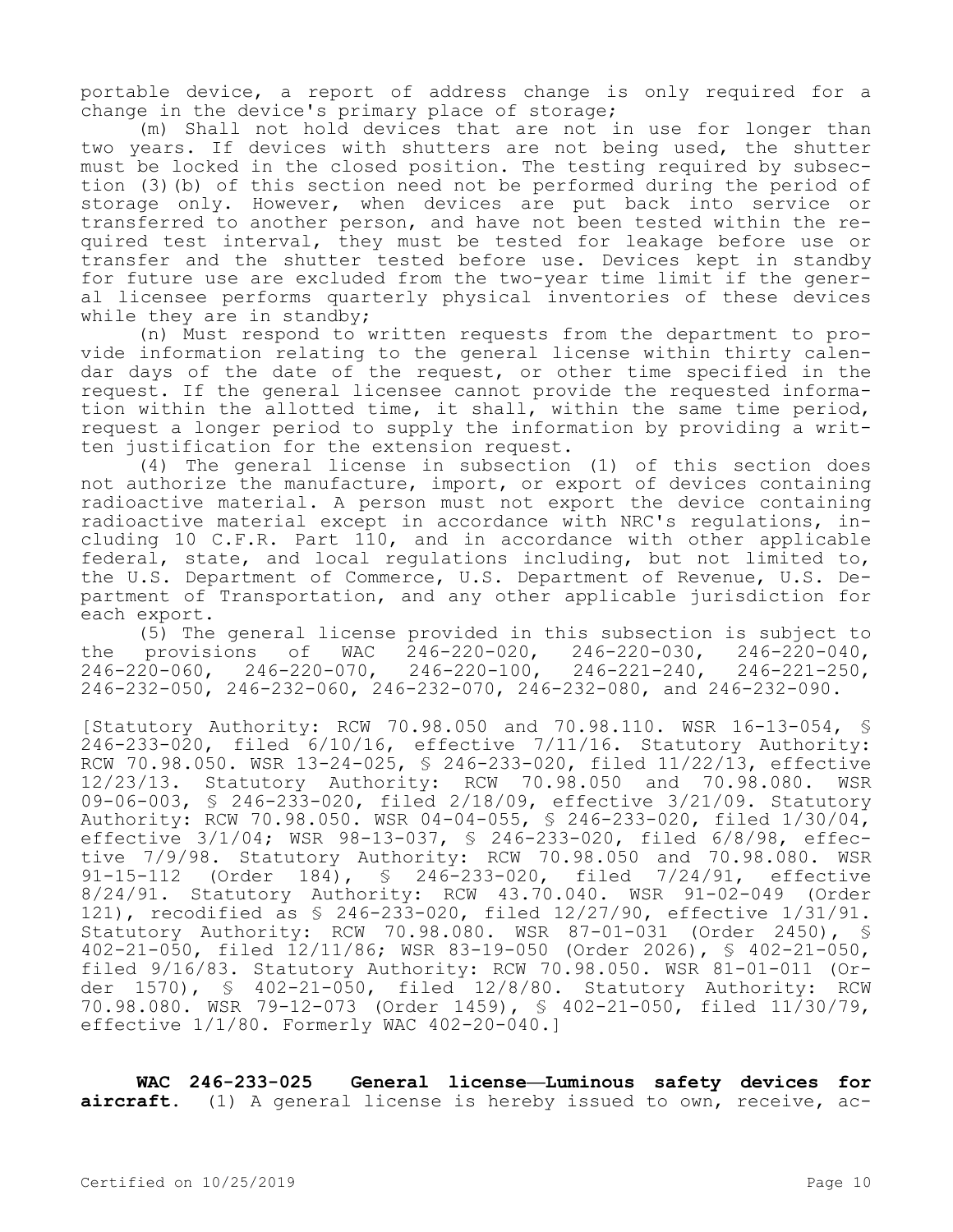quire, possess and use Hydrogen-3 (tritium) or Promethium-147 contained in luminous safety devices for use in aircraft, provided:

(a) Each device contains not more than 370 gigabecquerels (10 curies) of Hydrogen-3 (tritium) or 11.1 gigabecquerels (300 millicuries) of Promethium-147; and

(b) Each device has been manufactured, assembled or imported in accordance with a specific license issued by the NRC, or each device has been manufactured or assembled in accordance with the specifications contained in a specific license issued by the department or any agreement state to the manufacturer or assembler of such device pursuant to licensing requirements equivalent to those in Section 32.53 of 10 C.F.R. Part 32 of the regulations of the NRC.

(2) Persons who own, receive, acquire, possess or use luminous safety devices pursuant to the general license in this subsection are exempt from the requirements of chapters 246-221 and 246-222 WAC except that they shall comply with the provisions of WAC 246-221-240 and  $246 - 221 - 250$ .

(3) This general license does not authorize the manufacture, assembly, or repair of luminous safety devices containing Hydrogen-3 (tritium) or Promethium-147.

(4) This general license does not authorize the ownership, receipt, acquisition, possession or use of Promethium-147 contained in instrument dials.

(5) This general license is subject to the provisions of WAC 246-220-020, 246-220-030, 246-220-040, 246-220-050, 246-220-060, 246-220-070, 246-220-100, 246-232-050, 246-232-070, 246-232-080, and 246-232-090.

[Statutory Authority: RCW 70.98.050. WSR 13-24-025, § 246-233-025, filed 11/22/13, effective 12/23/13. Statutory Authority: RCW 70.98.050 and 70.98.080. WSR 09-06-003, § 246-233-025, filed 2/18/09, effective<br>3/21/09. Statutory Authority: RCW 70.98.050. WSR 04-04-055, § 3/21/09. Statutory Authority: RCW 70.98.050. WSR 04-04-055, § 246-233-025, filed 1/30/04, effective 3/1/04.]

**WAC 246-233-030 General license—Ice detection devices.** (1) A general license is hereby issued to own, receive, acquire, possess, use and transfer Strontium-90 contained in ice detection devices, provided each device contains not more than 185 megabecquerels (50 microcuries) of Strontium-90 and each device has been manufactured or imported in accordance with a specific license issued by the NRC or each device has been manufactured in accordance with the specifications contained in a specific license issued by the department or any agreement state to the manufacturer of such device pursuant to licensing requirements equivalent to those in Section 32.61 of 10 C.F.R. Part 32 of the regulations of the NRC.

(2) Persons who own, receive, acquire, possess, use or transfer Strontium-90 contained in ice detection devices pursuant to the general license in (a) of this subsection:

(a) Shall, upon occurrence of visually observable damage, such as a bend or crack or discoloration from overheating to the device, discontinue use of the device until it has been inspected, tested for leakage and repaired by a person holding a specific license issued by the NRC or an agreement state to manufacture or service such devices; or shall dispose of the device pursuant to the provisions of these regulations;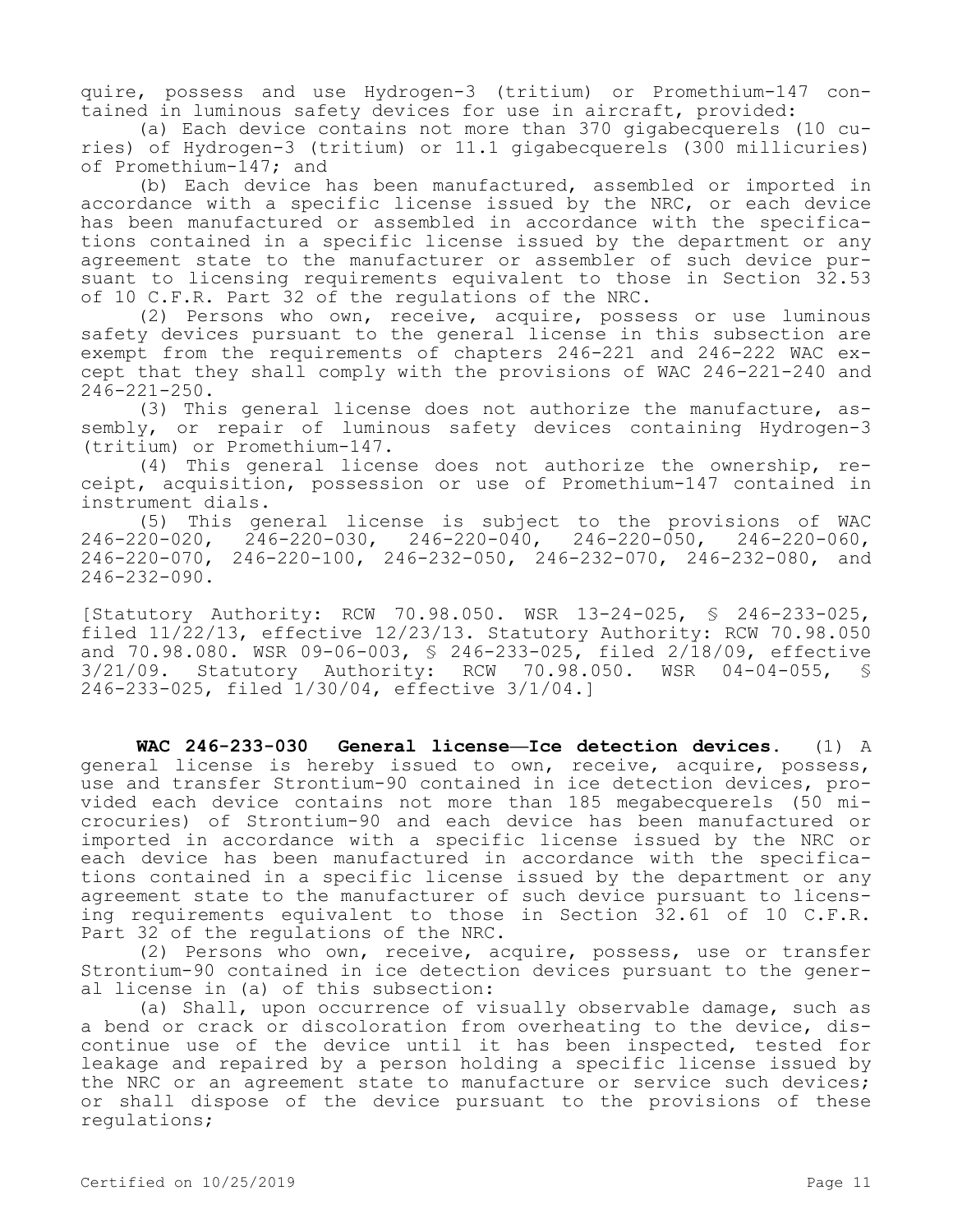(b) Shall assure that all labels affixed to the device at the time of receipt, and which bear a statement which prohibits removal of the labels, are maintained thereon; and

(c) Are exempt from the requirements of chapters 246-221 and 246-222 WAC except that such persons shall comply with the provisions of WAC 246-221-170, 246-221-240, and 246-221-250.

(3) This general license does not authorize the manufacture, assembly, disassembly or repair of Strontium-90 sources in ice detection devices.

(4) This general license is subject to the provisions of WAC 246-220-020, 246-220-030, 246-220-040, 246-220-060, 246-220-070, 246-220-100, 246-232-050, 246-232-070, 246-232-080, and 246-232-090.

[Statutory Authority: RCW 70.98.050. WSR 13-24-025, § 246-233-030, filed 11/22/13, effective 12/23/13. Statutory Authority: RCW 70.98.050 and 70.98.080. WSR 09-06-003, § 246-233-030, filed 2/18/09, effective 3/21/09. Statutory Authority: RCW 70.98.050. WSR 04-04-055, § 246-233-030, filed 1/30/04, effective 3/1/04.]

WAC 246-233-035 General license-Calibration and reference sour**ces.** (1) A general license is hereby issued to those persons listed below to own, receive, acquire, possess, use and transfer, in accordance with the provisions of subsections (4) and (5) of this section, Americium-241 in the form of calibration or reference sources:

(a) Any person who holds a specific license issued by the department which authorizes that person to receive, possess, use and transfer radioactive material; or

(b) Any person who holds a specific license issued by the NRC which authorizes that person to receive, possess, use and transfer special nuclear material.

(2) A general license is hereby issued to own, receive, possess, use and transfer Plutonium in the form of calibration or reference sources in accordance with the provisions of subsections (4) and (5) of this section to any person who holds a specific license issued by the department or the NRC which authorizes that person to receive, possess, use and transfer radioactive material.

(3) A general license is hereby issued to own, receive, possess, use and transfer Radium-226 in the form of calibration or reference sources in accordance with the provisions of subsections (4) and (5) of this section to any person who holds a specific license issued by the department or the NRC which authorizes that person to receive, possess, use and transfer radioactive material.

(4) The general licenses in subsections  $(1)$ ,  $(2)$  and  $(3)$  of this section apply only to calibration or reference sources which have been manufactured in accordance with the specifications contained in a specific license issued to the manufacturer or importer of the sources by the NRC pursuant to Section 32.57 of 10 C.F.R. Part 32 or Section 70.39 of 10 C.F.R. Part 70 or which have been manufactured in accordance with the specifications contained in a specific license issued to the manufacturer by the department or any agreement state pursuant to licensing requirements equivalent to those contained in Section 32.57 of 10 C.F.R. Part 32 or Section 70.39 of 10 C.F.R. Part 70 of the regulations of the NRC.

(5) The general licenses provided in subsections (1), (2) and (3) of this section are subject to the provisions of WAC 246-220-020,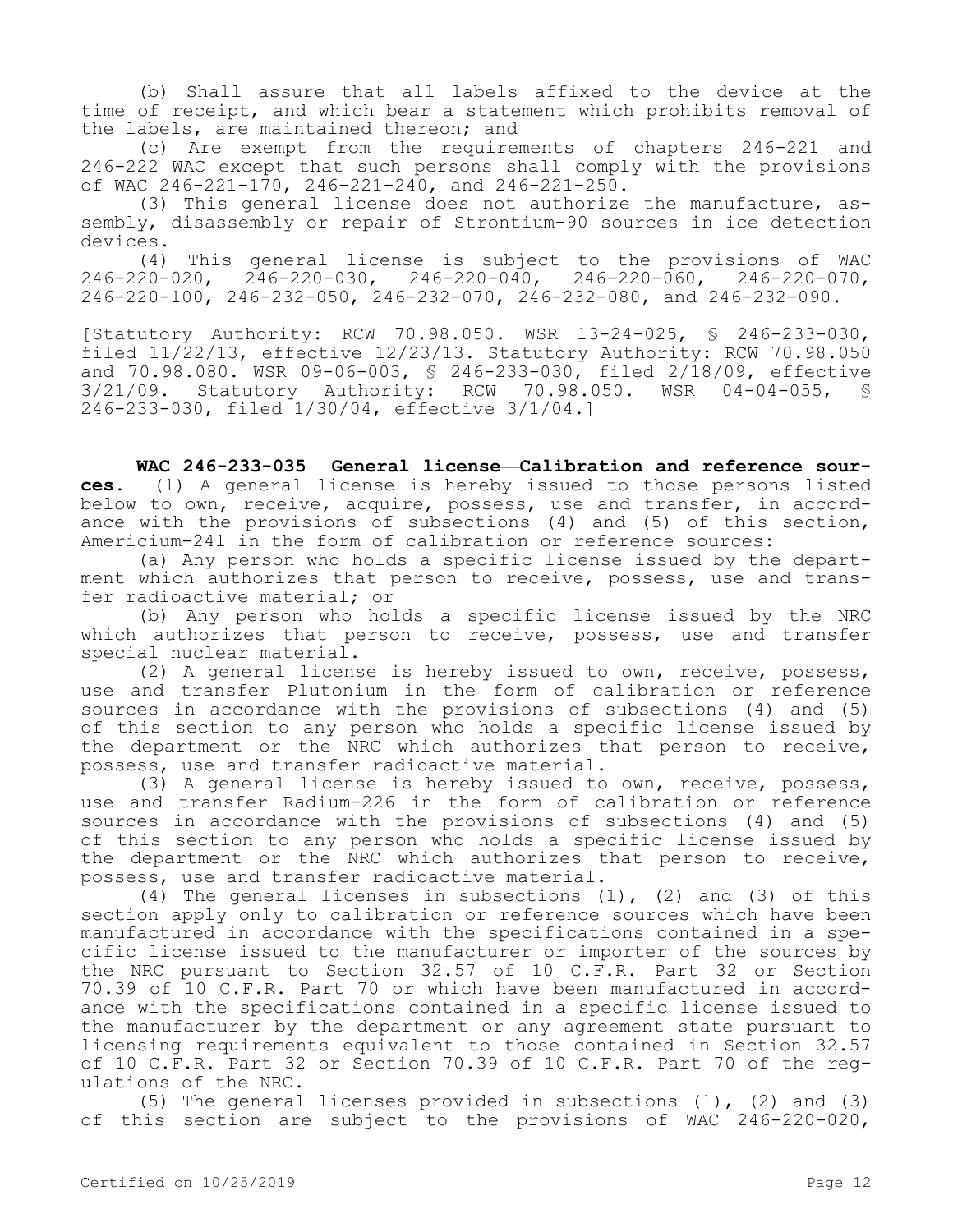246-220-030, 246-220-040, 246-220-060, 246-220-070, 246-220-100, 246-232-050, 246-232-070, 246-232-080, 246-232-090, chapters 246-221 and 246-222 WAC.

In addition, persons who own, receive, acquire, possess, use or transfer one or more calibration or reference sources pursuant to these general licenses:

(a) Shall not possess at any one time, at any one location of storage or use, more than 185 kilobecquerels (5 microcuries) of Americium-241 and 185 kilobecquerels (5 microcuries) of plutonium and 185 kilobecquerels (5 microcuries) of Radium-226 in such sources;

(b) Shall not receive, possess, use or transfer such source unless the source, or the storage container, bears a label which includes one of the following statements or a substantially similar statement which contains the information called for in the following statement:

> (i) The receipt, possession, use and transfer of this source, Model . . . . . . . , Serial No. . . . . . . . , are subject to a general license and the regulations of the NRC or of a state with which the commission has entered into an agreement for the exercise of regulatory authority. Do not remove this label. CAUTION - RADIOACTIVE MATERIAL - THIS SOURCE CONTAINS (AMERICIUM-241). (PLUTONIUM)\*. DO NOT TOUCH RADIOACTIVE PORTION OF THIS **SOURCE**

> > . . . . . . . . . . . . . . . . . . . . . . . . . . . . . Name of manufacturer or importer

\*Note: Showing only the name of the appropriate material.

(ii) The receipt, possession, use and transfer of this source, Model . . . . . . . , Serial No. . . . . . . . , are subject to a general license and the regulations of an agreement state or NRC. Do not remove this label. CAUTION - RADIOACTIVE MATERIAL - THIS SOURCE

CONTAINS RADIUM-226. DO NOT TOUCH RADIOACTIVE PORTION OF THIS SOURCE

## . . . . . . . . . . . . . . . . . . . . . . . . . . . . . Name of manufacturer or importer

(c) Shall not transfer, abandon, or dispose of such source except by transfer to a person authorized by a license issued by the department, the NRC, or an agreement state to receive the source;

(d) Shall store such source, except when the source is being used, in a closed container adequately designed and constructed to contain Americium-241, Plutonium, or Radium-226/Radon-222 which might otherwise escape during storage; and

(e) Shall not use such source for any purpose other than the calibration of radiation detectors or the standardization of other sources.

(6) These general licenses do not authorize the manufacture of calibration or reference sources containing Americium-241, Plutonium, or Radium-226.

[Statutory Authority: RCW 70.98.050. WSR 13-24-025, § 246-233-035, filed 11/22/13, effective 12/23/13. Statutory Authority: RCW 70.98.050 and 70.98.080. WSR 09-06-003, \$ 246-233-035, filed  $2/\overline{1}8/09$ , effective  $3/21/09$ . Statutory Authority: RCW 70.98.050. WSR 04-04-055, \$ RCW 70.98.050. WSR 04-04-055, § 246-233-035, filed 1/30/04, effective 3/1/04.]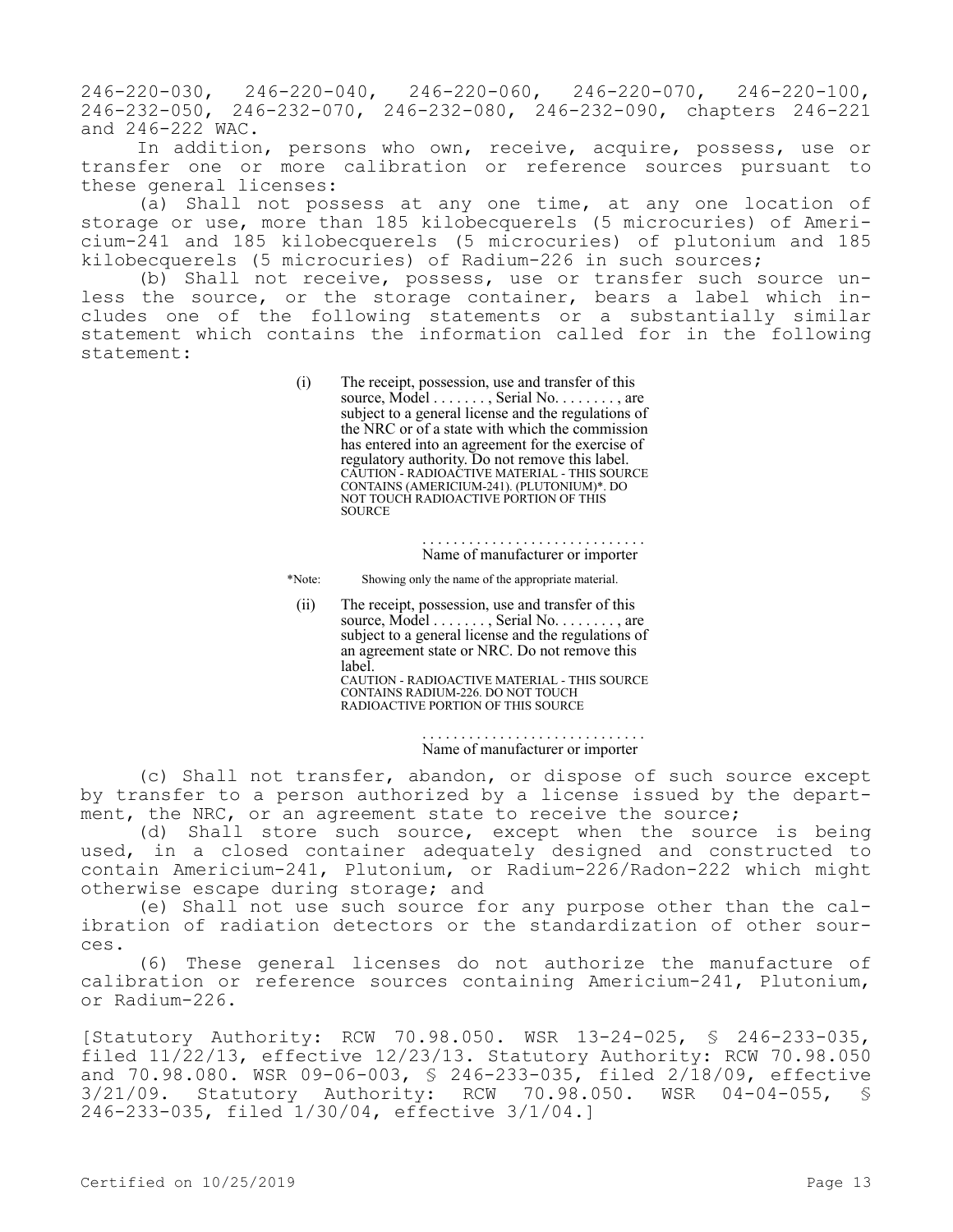**WAC 246-233-040 General license for use of radioactive material for certain** *in vitro* **clinical or laboratory testing.\*** (1) A general license is hereby issued to any physician, veterinarian, clinical laboratory or hospital to receive, acquire, possess, transfer or use, for any of the following stated tests, in accordance with the provisions of subsections  $(2)$ ,  $(3)$ ,  $(4)$ ,  $(5)$ , and  $(6)$  of this section the following radioactive material in prepackaged units:

(a) Iodine-125, in units not exceeding 370 kilobecquerels (10 microcuries) each for use in *in vitro* clinical or laboratory tests not involving internal or external administration of radioactive material, or the radiation therefrom, to human beings or animals.

(b) Iodine-131, in units not exceeding 370 kilobecquerels (10 microcuries) each for use in *in vitro* clinical or laboratory tests not involving internal or external administration of radioactive material, or the radiation therefrom, to human beings or animals.

(c) Carbon-14, in units not exceeding 370 kilobecquerels (10 microcuries) each for use in *in vitro* clinical or laboratory tests not involving internal or external administration of radioactive material, or the radiation therefrom, to human beings or animals.

(d) Hydrogen-3 (tritium), in units not exceeding 1.85 megabecquerels (50 microcuries) each for use in *in vitro* clinical or laboratory tests not involving internal or external administration of radioactive material, or the radiation therefrom, to human beings or animals.

(e) Iron-59, in units not exceeding 740 kilobecquerels (20 microcuries) each for use in *in vitro* clinical or laboratory tests not involving internal or external administration of radioactive material, or the radiation therefrom, to human beings or animals.

(f) Cobalt-57, in units not exceeding 370 kilobecquerels (10 microcuries) each for use in *in vitro* clinical or laboratory tests not involving internal or external administration of radioactive material, or the radiation therefrom, to human beings or animals.

(g) Selenium-75, in units not to exceed 370 kilobecquerels (10 microcuries) each for use in *in vitro* clinical or laboratory tests not involving internal or external administration of radioactive material, or the radiation therefrom, to human beings or animals.

(h) Mock Iodine-125 reference or calibration sources, in units not exceeding 1.85 kilobecquerels (0.05 microcurie) of Iodine-129 and 185 becquerels (0.005 microcurie) of Americium-241 each for use in *in vitro* clinical or laboratory tests not involving internal or external administration of radioactive material, or the radiation therefrom, to human beings or animals.

\*Note: The new drug provisions of the Federal Food, Drug and Cosmetic Act also govern the availability and use of any specific diagnostic drugs in interstate commerce.

(2) No person shall receive, acquire, possess, use or transfer radioactive material pursuant to the general license established by subsection (1) of this section until that person has received a validated copy of department Form RHF-15 "Certificate *in vitro* testing with radioactive material under general license." Annual validation requires annual resubmittal of revised department Form RHF-15 and submittal of the annual fee to the department. The physician, veterinarian, clinical laboratory or hospital shall furnish on department Form RHF-15 the following information and such other information as may be required by that form:

(a) Name and address of the physician, veterinarian, clinical laboratory or hospital;

(b) The location of use; and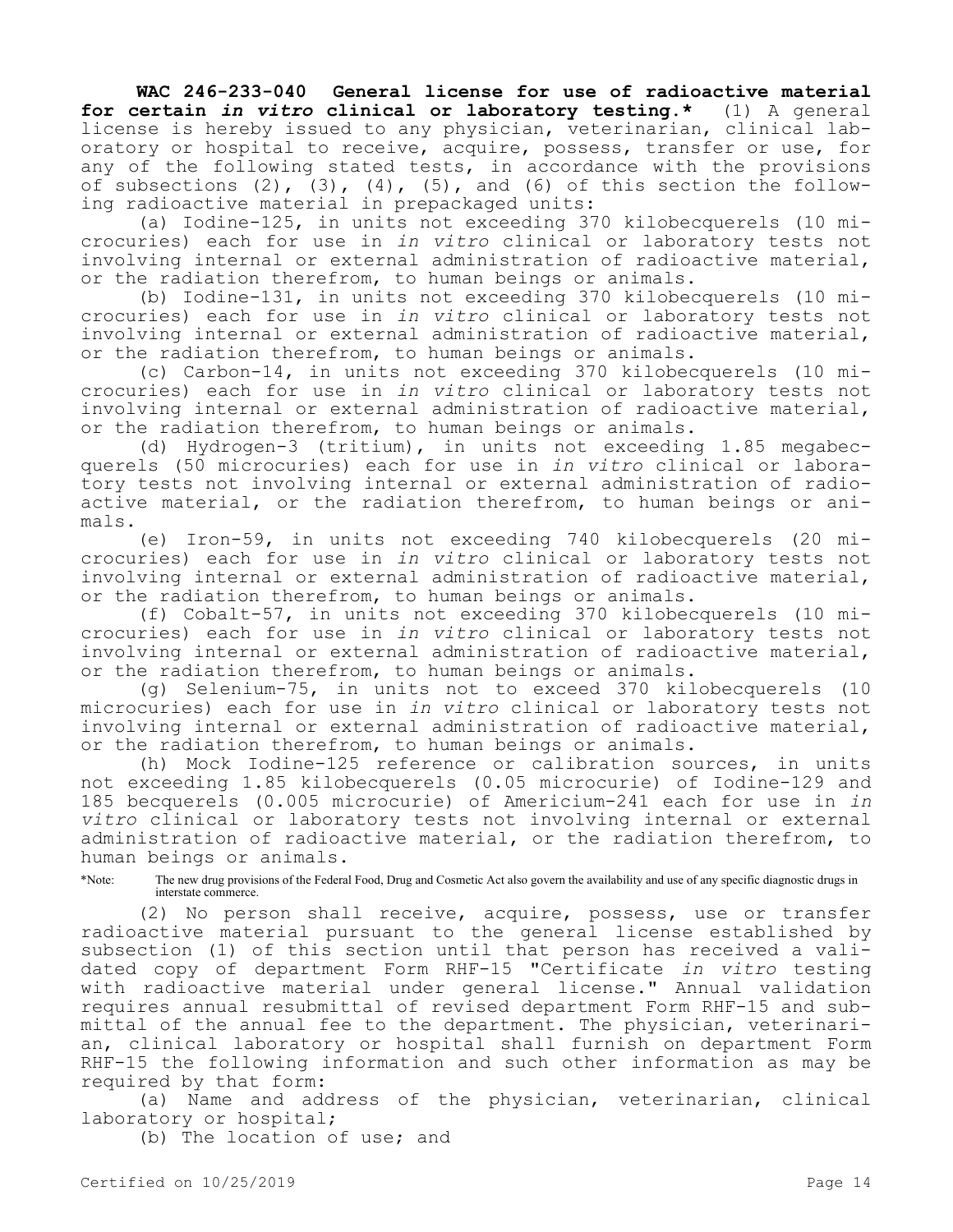(c) A statement that the physician, veterinarian, clinical laboratory or hospital has appropriate radiation measuring instruments to carry out *in vitro* clinical or laboratory tests with radioactive material as authorized under the general license in subsection (1) of this section and that such tests will be performed only by personnel competent in the use of such instruments and in the handling of the radioactive material.

(3) A person who receives, acquires, possesses or uses radioactive material pursuant to the general license established by subsection (1) of this section shall comply with the following:

(a) The general licensee shall not possess at any one time, pursuant to the general license in subsection (1) of this section at any one location of storage or use, a total amount of Iodine-125, Iodine-131, Selenium-75, Iron-59, or Cobalt-57 in excess of 7.4 megabecquerels (200 microcuries).

(b) The general licensee shall store the radioactive material, until used, in the original shipping container or in a container providing equivalent radiation protection.

(c) The general licensee shall use the radioactive material only for the uses authorized by subsection (1) of this section.

(d) The general licensee shall not transfer the radioactive material to a person who is not authorized to receive it pursuant to a license issued by the department, the NRC, or an agreement state, nor transfer the radioactive material in any manner other than in the unopened, labeled shipping container as received from the supplier.

(e) The general licensee shall dispose of the Mock Iodine-125 reference or calibration sources described in subsection (1)(h) of this section as required by WAC 246-221-170.

(4) The general licensee shall not receive, acquire, possess, or use radioactive material pursuant to subsection (1) of this section:

(a) Except as prepackaged units which are labeled in accordance with the provision of an applicable specific license issued pursuant to WAC 246-235-097 or in accordance with the provisions of a specific license issued by the NRC, or an agreement state which authorizes the manufacture and distribution of Iodine-125, Iodine-131, Carbon-14, Hydrogen-3 (tritium), Iron-59, Selenium-75, Cobalt-57, or Mock Iodine-125 to persons generally licensed under this subsection or its equivalent; and

(b) Unless one of the following statements, as appropriate, or a substantially similar statement which contains the information called for in one of the following statements, appears on a label affixed to each prepackaged unit or appears in a leaflet or brochure which accompanies the package:

> This radioactive material shall be received, acquired, possessed and used only by physicians, veterinarians, clinical laboratories or hospitals and only for *in vitro* clinical or laboratory tests not involving internal or external administration of the material, or the radiation therefrom, to human beings or animals. Its receipt, acquisition, possession, use and transfer are subject to the rules and a general license of an agreement state or the NRC.

> > . . . . . . . . . . . . . . . . . . . . . . . . . . . . . Name of manufacturer